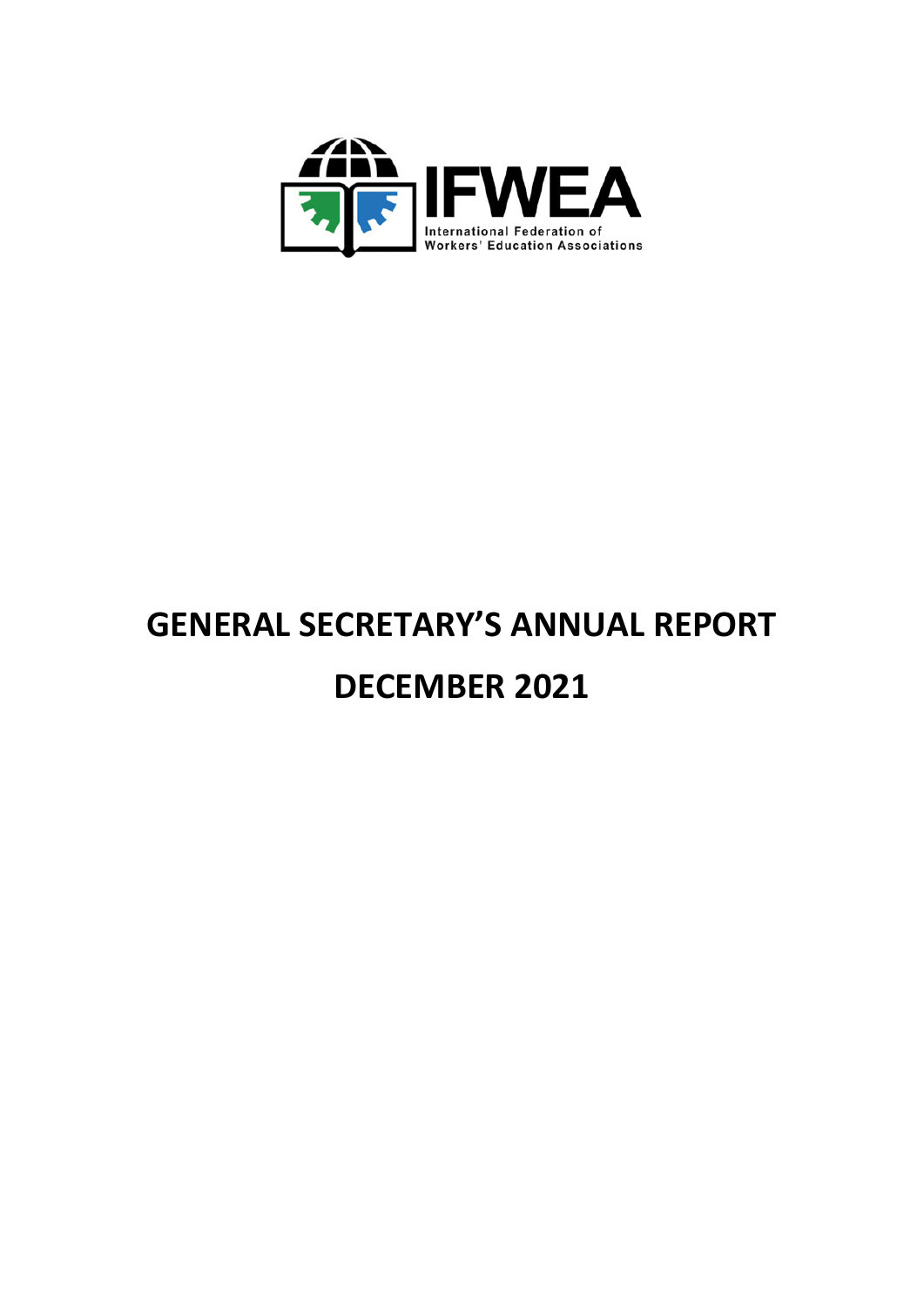# **Introduction**

The ongoing impact of the global Covid-19 pandemic, the ramifications of which are felt most acutely by vulnerable workers, continues to bring an urgency to the work carried out by IFWEA'S global knowledge community of worker educators, reinforcing the importance of establishing solidarity and the sharing of ideas, information and resources.

An expanded capacity to deploy digital tools to build the knowledge base within democratic organisations of workers has assumed critical importance. In the process of building capacity in this regard around our key thematic issues, technological and communication barriers were acknowledged and in many cases improved. However, the digital divide, and the lack of access to technology and skills training remain very real issues. In recognising these challenges, and working in partnership with affiliates, the Secretariat successfully completed its planned 2021 programme of activities aimed at affiliates, their partner trade unions, and member-based associations in the broader global knowledge community.

As mentioned in our mid-year report earlier this year, the need to establish alternate ways of operating and communicating has led to creative ways of working. We were able to meet the increased demand for our services and support, including extending our online operations to new countries. The IFWEA Secretariat team dealt efficiently and successfully with a range of operational and educational requirements; from providing and facilitating technical courses, to administrative support to global networking, to media updates. Our study circles; online academy skills development leadership courses; trade union/NGO dialogue and network building sessions; media and communication; global youth programme and online educator support programme involved global participants from grassroots worker organisations, global and national trade unions, worker education units from unions, youth and civil society organisations.

This end-year Activity Report provides an overview of IFWEA activities conducted in 2021. It measures and reviews the activities and programmes against the identified strategic outcomes and indicators, and provides an outline of activities and programmes for 2022, based on the experiences and lessons of 2021. The key activities for 2021 are discussed under each of the three strategic objectives in the IFWEA Strategic Plan, alongside activities that ensure ongoing organisational sustainability and development.

## **2021 ACTIVITY REVIEW<sup>1</sup>**

We start this review of 2021 by situating it within our overall strategic plan for 2020 - 2024.

## **Our Vision**

A world where all working people have access to lifelong learning opportunities which enable them to claim and exercise their inalienable rights, responsibilities and freedoms as global citizens.

**<sup>.</sup>**  $1$  For a list of 2021 courses, please refer to the spreadsheet of 2021 courses in Appendix 1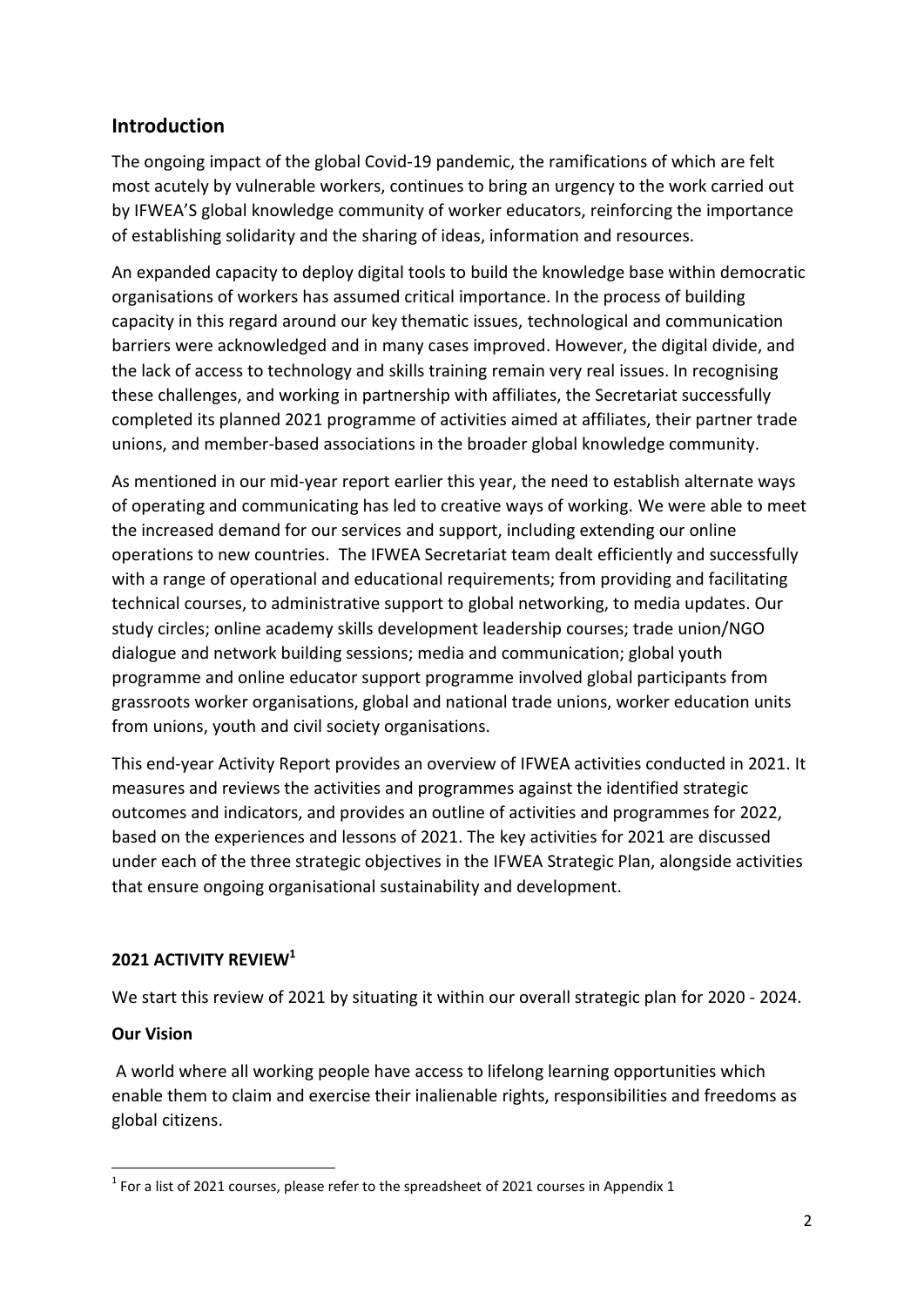### **Mission Statement**

To build a global knowledge community which facilitates global cooperation between worker educators, so as to advance the frontiers of knowledge, education methodology and practices of democratic worker organisations promoting freedom, justice and equality for all.

### **Our theory of action**

IFWEA works primarily with and through its affiliates. It maintains a small Secretariat, which has as its primary focus to enable affiliate collaboration, capacity building and support, through education, the efforts of grassroots leaders within trade unions and member based worker organisations to effect progressive social change. Thus, IFWEAs role is to support the change maker or "actor".

#### **Target Groups and Strategic Objectives 2020-2024**

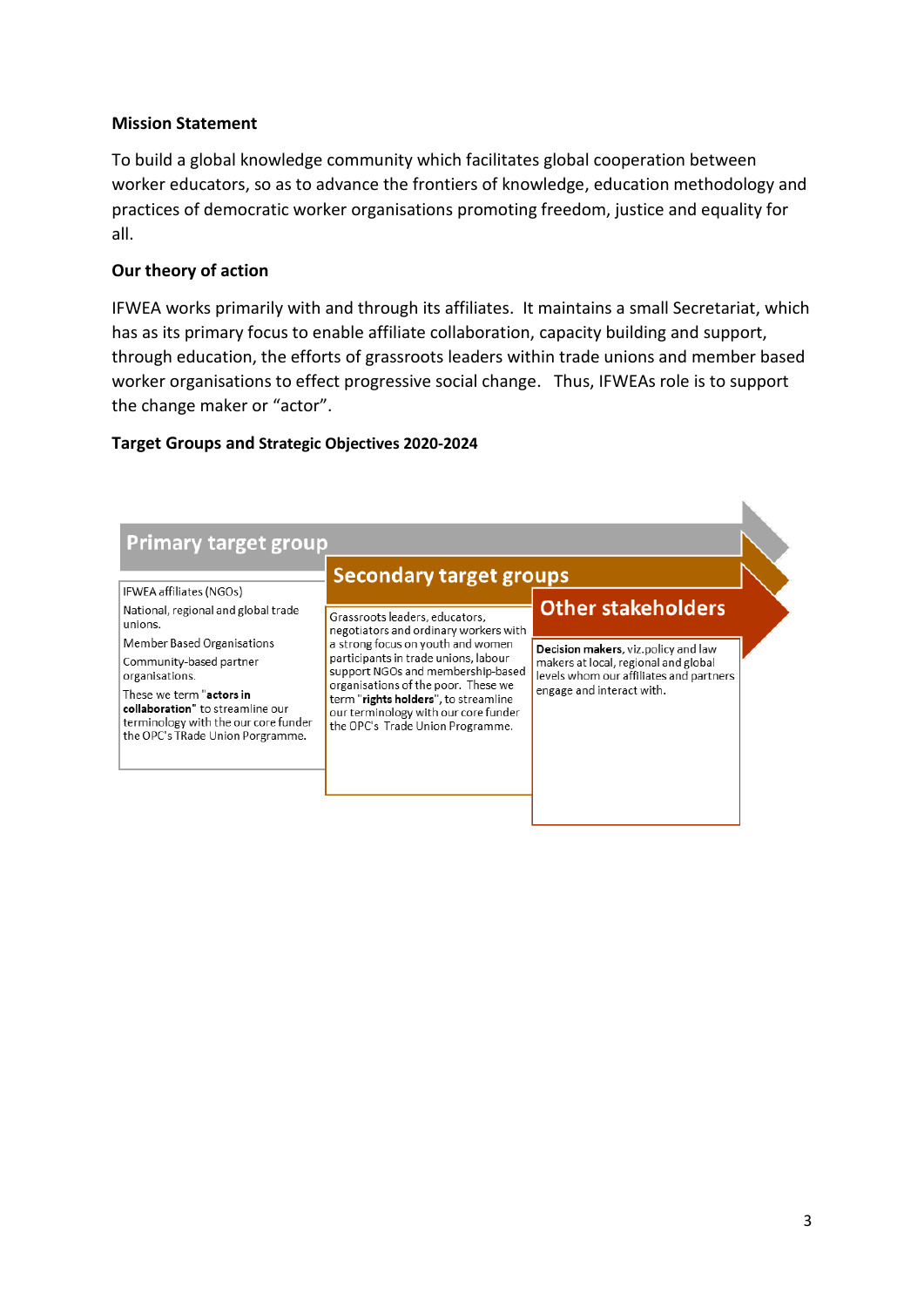Objective 1: Advancing trade union policies on protections, regulations and livelihoods in the informal economy.

Objective 2: Developing methodologies and tools for action based workers' education to bridge the digital divide.

Objective 3: Improving IFWEA's global voice and presence.

# **Objective One: Advancing Trade Union Policies on Protections, Regulations and Livelihoods in the informal Sector.**

# Study Circles on ILO Convention 190<sup>2</sup>

*"l really enjoyed the group discussions and the online meetings with my fellow participants." - C190 study circle participant.*

The Convention C190 Study Circles project focuses on developing the educational capacity of study circles that promote the ratification of Convention 190 - ending violence and harassment against women and men in the world of work. This project runs over three years enabling participants to develop tools, methods, and skills to raise awareness, build alliances with others and dialogue with parliamentarians on this topic.

<sup>2</sup> See course videos:

 $\overline{a}$ 

C190 Study Circle videos 2021[: https://www.youtube.com/playlist?list=PLpUDsZFYwDYge9J7](https://www.youtube.com/playlist?list=PLpUDsZFYwDYge9J7-kA5K5M7ZdCUl90Rq) [kA5K5M7ZdCUl90Rq](https://www.youtube.com/playlist?list=PLpUDsZFYwDYge9J7-kA5K5M7ZdCUl90Rq)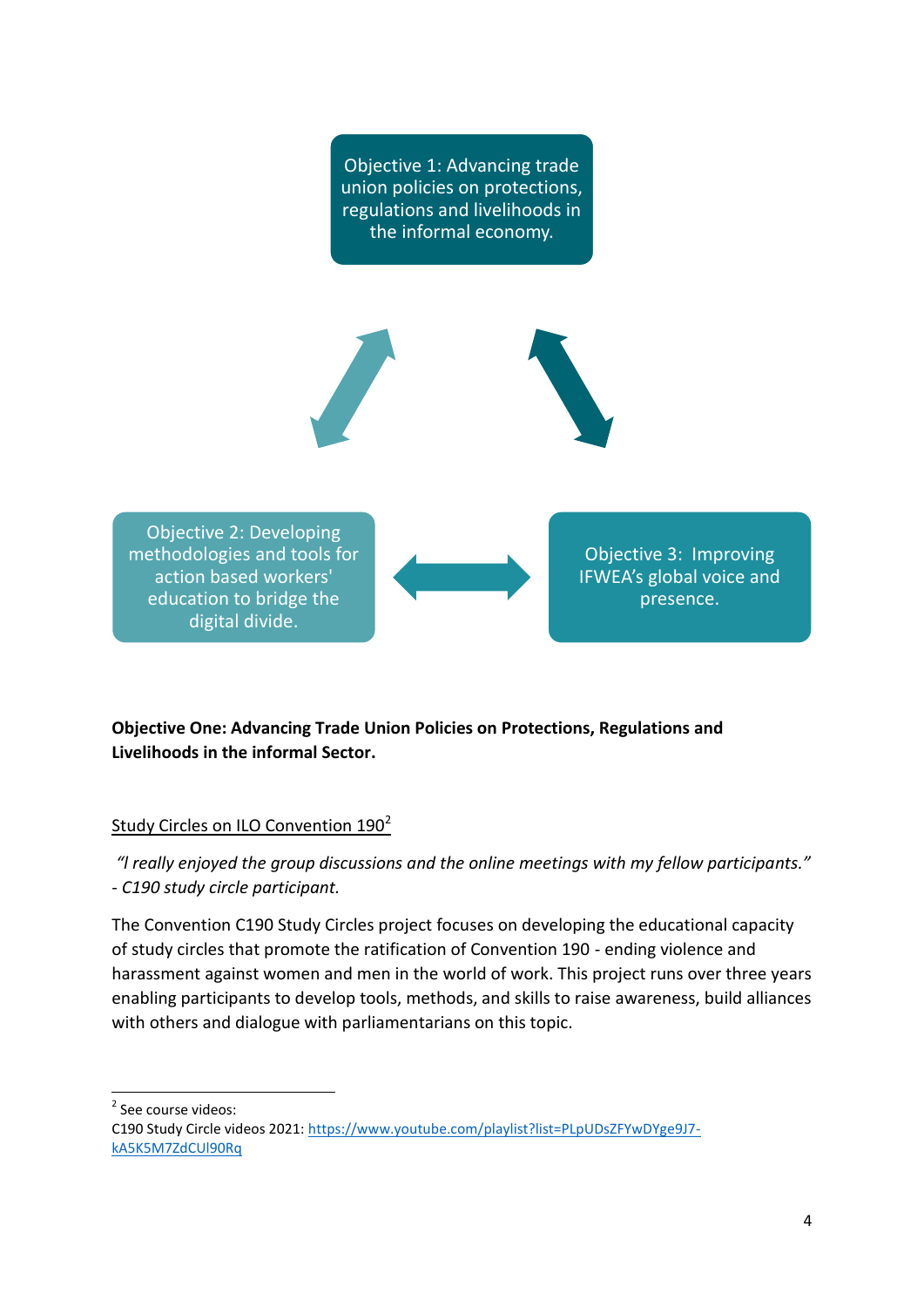Eight study circles involving grassroots leaders in eight countries have been involved from the start. The countries are Nepal, Cambodia, Indonesia, Sri Lanka, Zimbabwe, Peru, Bolivia and Venezuela and the organisations are CLASS Nepal, IDEA, FSPMI, ISD, ZCIEA, INAESIN, PLADES and CENAC.

62 participants took part in 2021 of which 41 were females.

This project is in the second year of its implementation phase. The aim of the study circles in 2021 was to build alliances based on ILO Convention 190 and the outcome was to host an event to support their alliance-building. Participatory research also contributed to the learnings of the study circle, where each study circle investigated the current work done on C190 in their countries and what alliances there are currently as well as new potential for alliances that could be formed.

The building of alliances looked different in each country. Some highlights include:

- A national call centre created by FSPMI together with their alliances for woman who experience violence and harassment in the workplace;
- The three Latin America organisations managed to host a joint online congress where parliamentarians and study circle facilitators discussed ratifying the convention in their countries;
- Two organisations managed to reach their local TV news with their events and the work they are doing in raising awareness on C190 (ISD in Sri Lanka, and CLASS Nepal in Nepal).
- ISD also released a nation-wide pamphlet amongst workers to raise awareness on c190 in collaboration with their alliances.
- Another highlight includes the sharing of resources and strategies of building alliances between facilitators from the eight countries.

The challenge of good and affordable internet connection remains in most countries, thus some organisations had some study circles online and some offline. This just emphasises the digital divide we are facing. Other digital platforms like Vaber, Tellecom and Whatsapp were also used for connecting study circle members and to continue education and communication throughout their study circles.

Despite these challenges facilitators are looking forward to expanding their reach in 2022.

# Study Circles on Migrant Workers' Rights

# *"At first the platform was a bit difficult to learn online as it was my first time, but later after having learned, I was so motivated." – Migrant Workers' Rights study circle participant.*

The Study Circles on Migrant Workers' Rights began in August 2021 involving domestic workers in different countries. The project will run over three years, and the methods used will enable participants to independently and confidently pursue campaigns relying on each other and working as a collective.

New organisations that joined this initiative include the Kopanang Domestic Workers Association of Lesotho, Sandigan Kuwait, the Bangladesh Migrant Workers Forum (BMWF),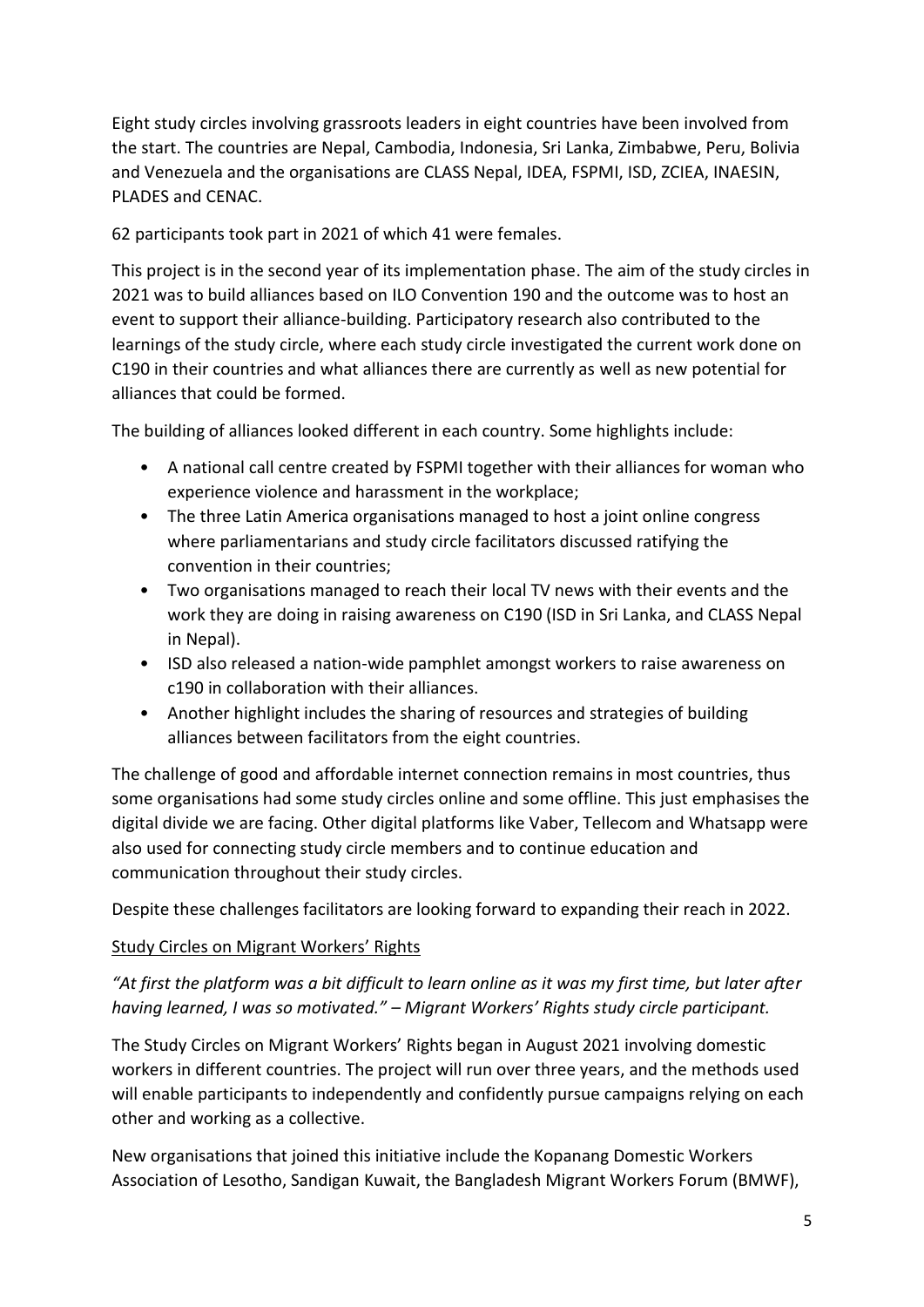and IP2MI (Indonesian Migrant Domestic Workers 'Sisterhood') in Singapore, joining IDEA and PERTIMIG (Indonesian Migrant Domestic Workers Association) in Malaysia.

62 participants from six countries took part, of which 54 were females.

The learning objectives for participants included:

- Understanding different strategies for organising migrant workers;
- Online and digital tools for education;
- Communication skills (dialogue with organisations and stakeholders);
- Participatory learning and research methods.

IFWEA supported participants with an online study circle guide including discussion points and online activities for participants to complete. This was a new experience for participants and for many of them, their very first online education experience ever! Participants used their own smart phones, tablets, computers and internet, supported by the organisations through IFWEA. The organisations recruited participants who were active in their organisations and had an interest in the topic. Their study circles ran in participants' home languages, and were completed at the end of November 2021.

## Study Circles on Climate Change and a Just Transition

*"It became clear for us that climate change has affected many lives in Malawi, especially informal workers." – Climate Change study circle participant.*

The Climate Change and a Just Transition Study Circle project started in May 2021 and will span three years, from 2021 to 2023.

In 2021, 33 participants from three organisations in three countries took part: the Malawi Union for Informal Sector (MUFIS), Alliance for Zambia Informal Economy Associations (AZIEA) and Zimbabwe Chamber of Informal Economy Associations (ZCIEA). Fourteen of the participants are females.

Participants in this group were mainly informal workers. Discussions looked at different elements of climate change and how it affected their work, such as river pollution, mechanisms and demands to organisations and companies, and recycling. Participants from two of these countries had never attended any form of online education. The divide in digital skills, online access and ability to navigate online platforms on devices affected the pace of developing the activities. Due to the following challenges the study circles met faceto-face more often than online:

- Initially access to the online OLA platform was not easy (but later improved);
- Low operating systems of gadgets used;
- Expensive data costs;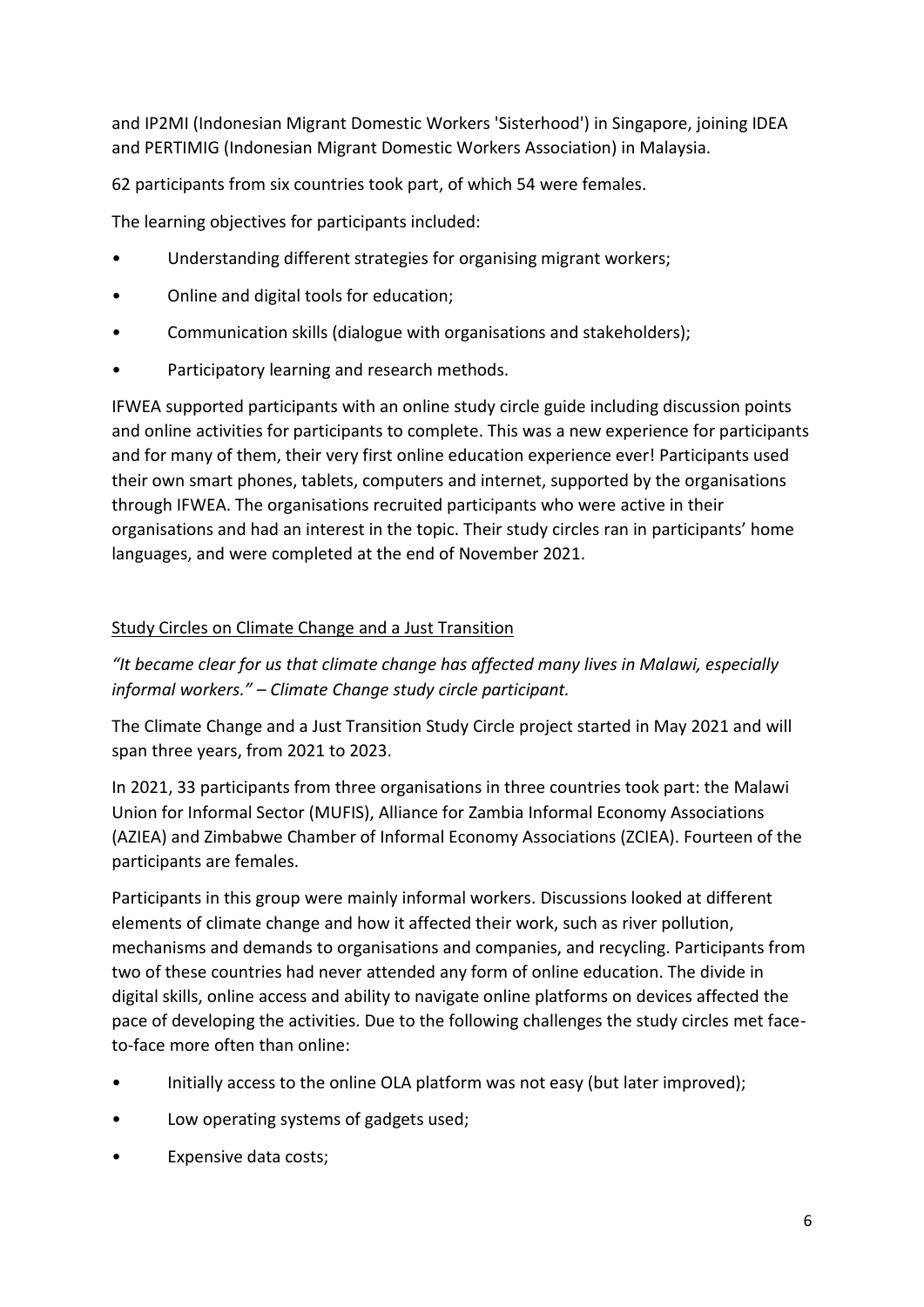• Translating course material into local languages.

Capacity building in IT skills will be an introductory course in 2022 as the project continues. Social media awareness raising is also a new skill which will be introduced to the participating organisations. Despite the challenges, more than 50% of participants managed to engage via the IFWEA OLA course activities. In 2022, organisations will explore the idea of creating smaller study circle groups, including designing a climate change training course for team members to use in communities where data access is non-existent at this stage.

Participatory research done in each of the countries served to raise participant awareness. One participant said, "it became clear for us that climate change has affected many lives in Malawi, especially informal workers." Participants from the other two countries had the same experience and agreed that there is a major lack of education on climate change in their countries. Each study circle then came up with popular education materials such as short video clips, poems and articles to use as awareness raising tools.

Study circles will extend their awareness raising campaigns into 2022.

# **Objective Two: Developing Methodologies and Tools for Action Based Workers' Education to Bridge the Digital Divide.**

# Digital Tools and Methods Training of Trainers Course: How to conduct online trade union activities.<sup>3</sup>

This course started in July 2021, supported by DGB BW, with a focus on supporting Global Union Federations IndustriALL, PSI and IDWF. The course introduced participatory online methods for trade union activities related to meetings, study circles, forums, workshops and designing online courses. 34 participants from 17 countries from Africa, Asia and Latin America developed basic skills and knowledge of various online education tools. They shared the importance and use of such activities in their organisational work, and designed and conducted their own courses.

# The Global Women's Leadership Course

*"We enjoyed the course because we interacted with so many people in different countries." - Women's Leadership Course participant.*

The Global Women's Leadership Course drew on the lived experience of participants to develop an understanding of patriarchy and share valuable lessons on organising strategies which promote the emergence and sustainability of women's leadership. The online course

**.** <sup>3</sup> See course videos:

Introduction video[: https://youtu.be/EYF70D0x7AM](https://youtu.be/EYF70D0x7AM) Course commentary and graduation ceremony[: https://youtu.be/A2LXTT1N5Kk](https://youtu.be/A2LXTT1N5Kk)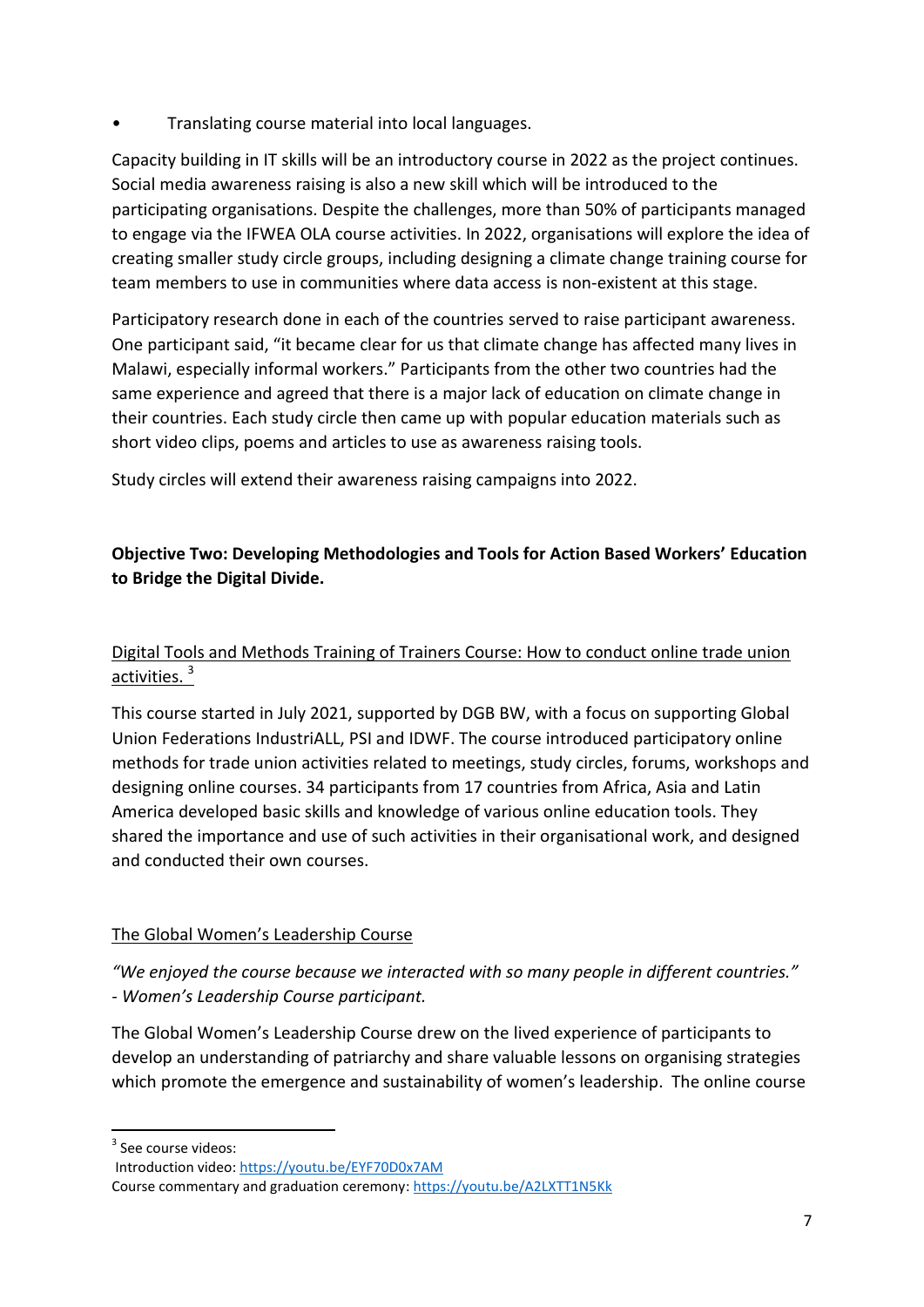was facilitated by Namrata Bali from the Indian Academy of Self Employed Women (IASEW) and it is also available online for use in offline study circles or individual study. The course ran from 1 May to 30 June 2021.

26 female participants from eight countries participated in this course of which 18 participants managed to attend the weekly meetings on Zoom, indicating that the level of digital literacy and access to fast, reliable technology seemed to be a bigger challenge this year than in previous years.

Multiple small group discussions flowing from this and previous year's women's leadership courses indicated that there is a growing need to support women in collectively crafting their own roles within the labour movement. As an extension of the Woman's Leadership course, in 2022, participants will be invited to a GEDF (Global Educators Development Forum) to dialogue on this as the basis for a study circle curriculum in 2023, where they will learn to develop a women's leadership activity themselves.

## Online Education Service Provision, Support and Advice

Consultations and support services were provided to several international organisations, some of which are IFWEA affiliates. These include STREETNET, BWI, WIEGO, UNI, ITUC, and IDWF. As in previous years, support was also provided to educators in the Nigeria Labour Congress. Maira Vanucchi from STREETNET was supported in the design of a negotiator's course. The pilot course is set to run in November 2021. Secretariat staff also presented in online education events organized by the SOLIDAR Foundation, UAIE, UNI, ITAF and ITF.

Support was provided to UNI Africa and IDWF, to set up their own independent online academy/learning management systems. Conceptualisation has begun for an initial framework of a foundation OLA course for BWI on "Organising Workers in a New Target Group: From Research to Strategic Plan" towards their Global Organising Academy (GOA), and the pilot is planned to run early 2022.

An important lesson the Secretariat team wants to hold and emphasise in 2022 to facilitators of global courses, is the need for awareness of and respect for the contexts of participants. This is extremely important when conducting participatory learning. Online courses can easily become directive and non-participatory when we don't include activities conforming to the pedagogy of workers' education. This means that facilitators need effective training to be equipped to host online course sessions and to support participants with technical challenges, and not make any assumptions.

## **Objective Three: Improving IFWEA's Global Voice and Presence**

#### Media and Communication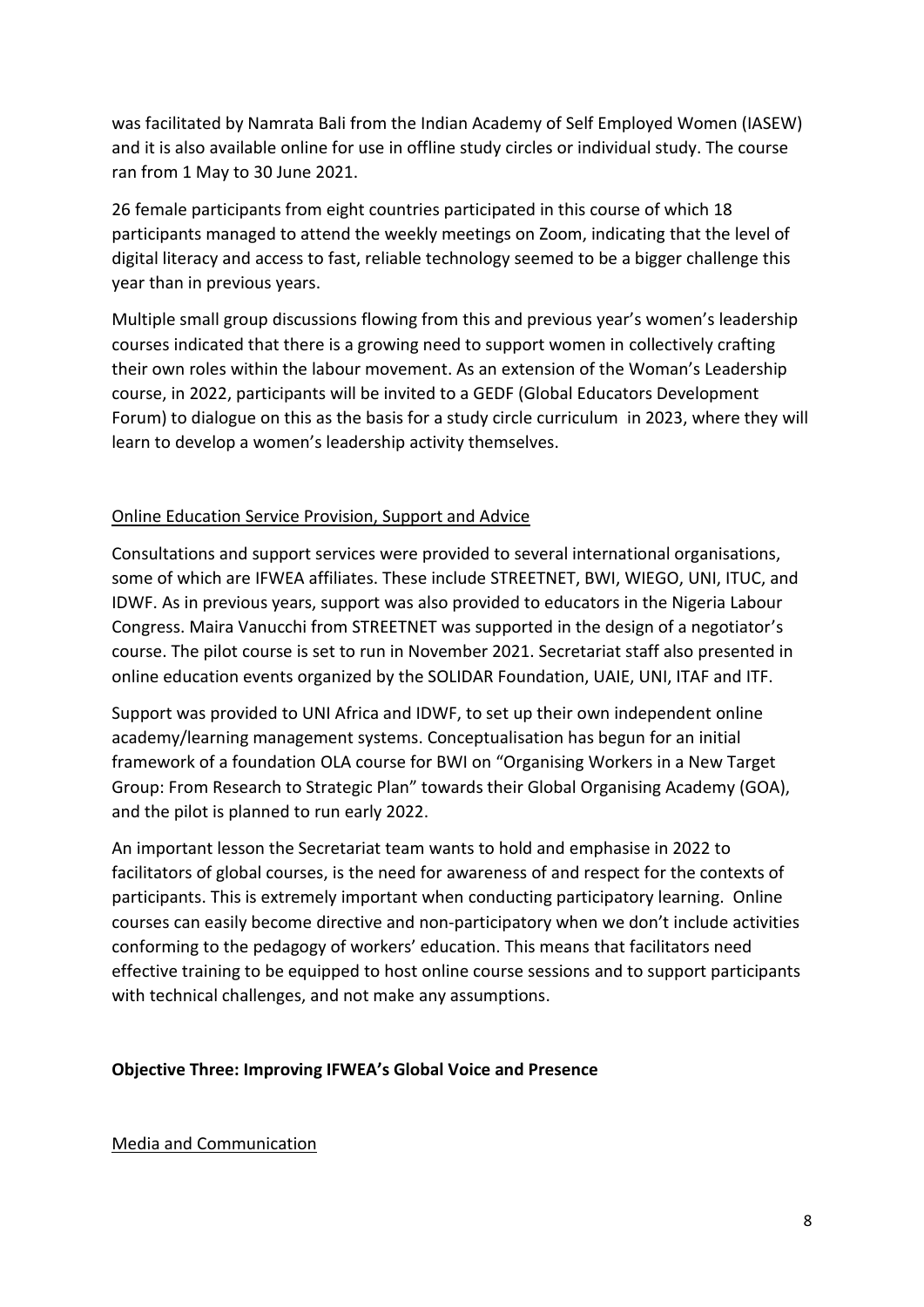The new IFWEA website was completed at the end of May 2021. New content is added to the website every month, ranging from new ''Champions of Worker Education'', information on and from our global knowledge community in the form of original interviews, calls to action, new resources (eg publications) and uploaded e-bulletins.

The IFWEA Facebook page is updated every day from Monday to Friday. In analysing the IFWEA Facebook page in terms of traffic and content, it appears obvious that the Facebook page appeals to a like-minded community of those either working directly in the field of worker education, or associated with it. Posts about affiliates and their activities are the most popular, as are original interviews with individuals in the global worker educator community.

From 1 January to 9 November 2021, the IFWEA Facebook page has reached 14, 785 views – up 64.4% from last year. The top performing posts were an interview with Linnéa Wennberg, ABF Sweden and YGAP coordinator (4,200), an interview with Khalid Mahmood, Director of LEF and IFWEA Executive Committee member (2,400), a post on YGAP 2021 (1,100) and an interview with Milla Leppänen concerning YGAP (982).

1,337 people follow the page. Women make up 57.5% of the IFWEA Facebook followers, and men make up 47.5%. The most amount of followers come from Sweden, followed by South Africa, Finland, United States, Pakistan and Zimbabwe.

Continuing what was begun in 2020, the IFWEA e-bulletin continued to be a monthly bulletin for the year 2021, and was also translated into Spanish each month. The e-bulletin is sent to 864 subscribers each month. Content includes updates on IFWEA courses, study circles and other activities, updates on affiliate activities, information on study opportunities, information about webinars and other online events, general trade union and worker information, links to educational material and links to original interviews.

The Spanish e-bulletin is opened on average by 20% of readers. The English e-bulletin is opened on average by 24% of readers. While this may seem low, the global average open rate is 22% - so the IFWEA e-bulletin is actually doing alright.

# Youth Globalisation Awareness Programme (YGAP):<sup>4</sup>

Coinciding with The COP 26 UN Climate Change Conference in Glasgow, the focus of the 2021 YGAP was on how participants could design positive messaging of the global impact of climate change to activate youth in labour organisations. The ABF and IFWEA Secretariat coordinating team designed a seven day programme which included two days of orientation and five days of daily webinars and homework activities. On the second day of orientation participants participated in a virtual Amazing Race where they had to uncover clues at iconic

<sup>4</sup> See course video:

 $\overline{a}$ 

YGAP 2021 Postcards:<https://vimeo.com/646085477/664ab0595f>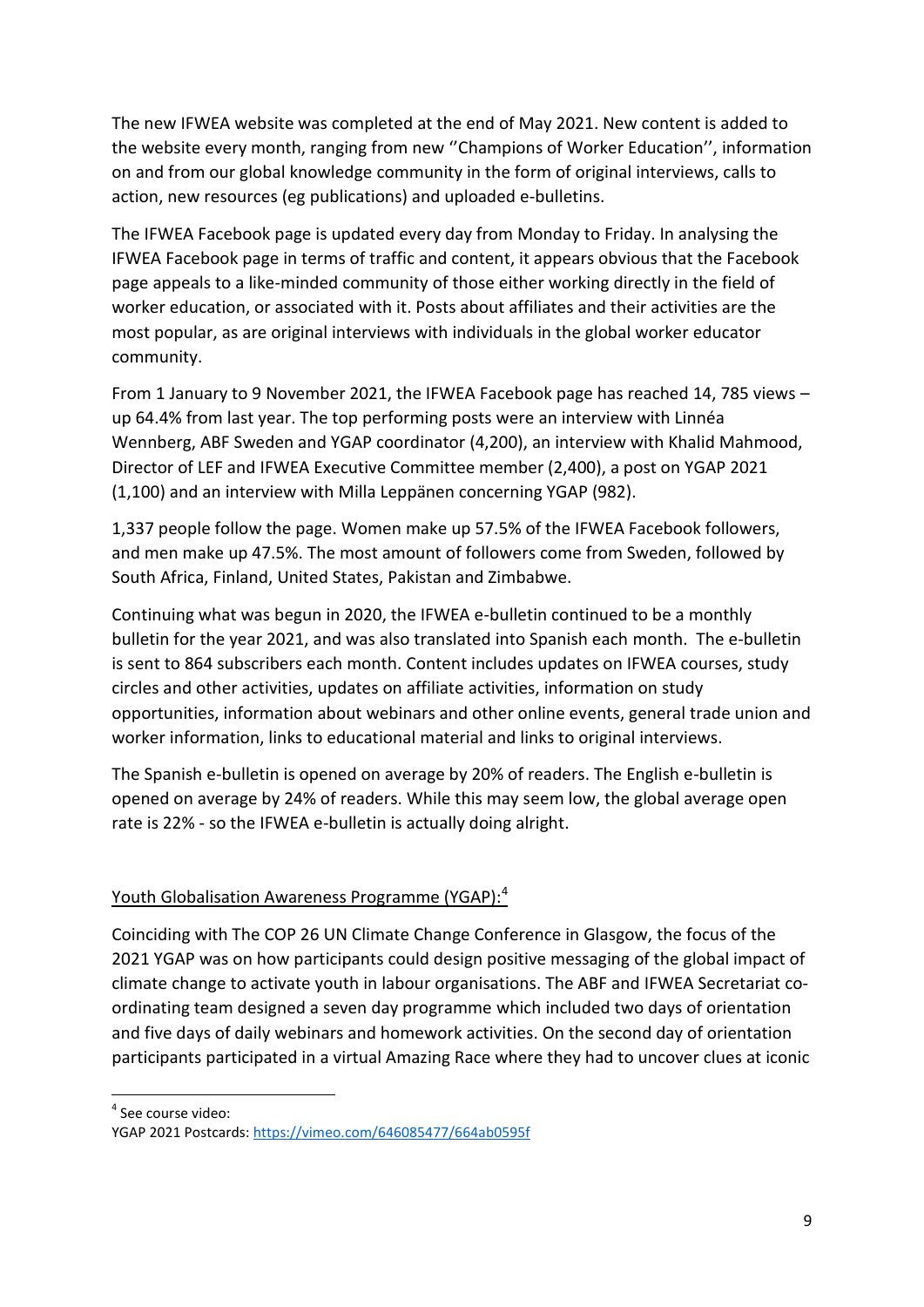landmarks across South Africa. This event was well received as a fun virtual teambuilding exercise opportunity for participants to get to know each other and the landscape of South Africa. Seventeen participants (eight females and nine males) from fifteen different organisations in fourteen countries participated from Europe, Asia, Africa, UK and Latin America. Of these fifteen organisations twelve are IFWEA affiliates.

The programme was set up as a course on OLA. Opportunities during the daily sessions were given to participants to dialogue on the impact of climate change today and in the future. Group activities focussed on providing suggestions on taking action towards a just transition in their own countries. YGAP participants were actively involved with on average between twelve and fifteen attending the daily sessions.

This was the second YGAP conducted online and slight difficulties were encountered which resulted in some of the participants not being able to attend some of the sessions. By the end of the programme postcards were developed in the form of a video clip, poster, PowerPoint presentation or infographic to distribute positive messaging to the youth in their organisations on dealing with the impact of climate change in their respective countries.

## Support for Global Unions

IFWEA values good relationships with several Global Union Federations and their affiliates from different countries participated in some of our courses and workshops.

IFWEA programme manager Saliem Patel is an active participate in the Africa GUFS Forum and trade union alliances established by GUFS. In UNI Africa we facilitate sessions to strengthen three different cross-border MNC-based trade union alliances composed of unions from 12 different African countries. UNI Africa also provided us with a session to introduce YGAP to their Africa Youth Conference which has resulted in a conference motion to work with IFWEA to establish their youth leadership education using our YGAP model.

Through support from DGB Bildungswerk we were able to draw affiliates from PSI and IndustriALL to our Digital Skills and Methods programme, as well as three National Federation Centres in Latin America. The IFWEA programme manager also attended the DGB Bildungswerk partner's conference titled "Trade Union Education" in November. A number of common or shared issues emerged, focussing on digital transformation and the challenges confronting trade unions. Our presentation in one of the sessions drew out issues that many are grappling with in their union education: values, methods, materials and approaches to action-oriented education. Saliem Patel has also had four consultations with various senior programme officers of the ILO and specialists working for or related to ACTRAV in 2021.

## **Review**

When reviewing the 2021 programme activities against our five year plan's strategic objectives, behavioural outcome indicators and target groups, our assessment is that we are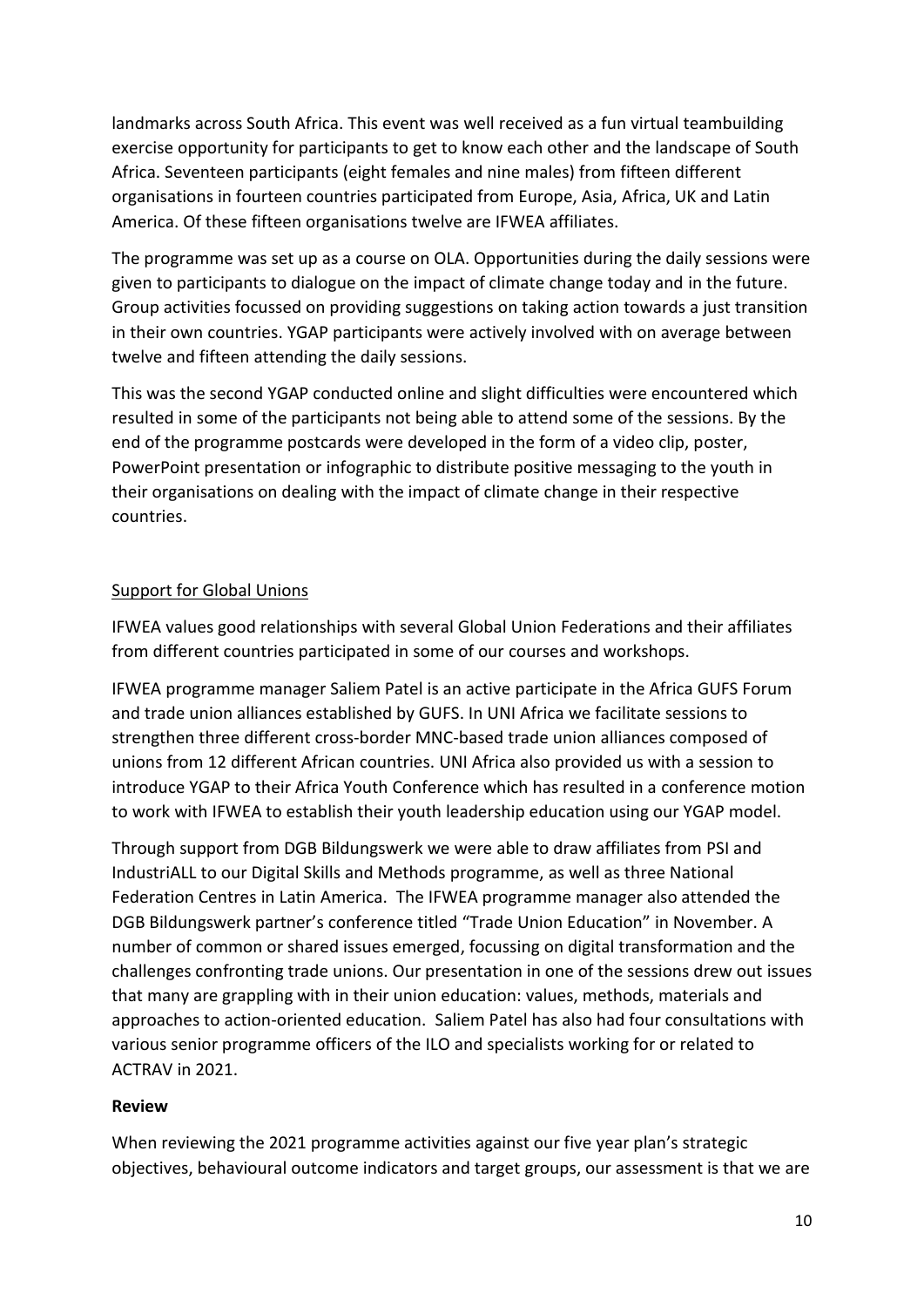on track at theend of year two of our stratplan, and that those organisations responding to our education programme activities are the actors we want to work with. We are expanding our global knowledge community through our activities, and facilitating the increased building and sharing of resources. A number of new collaborations have emerged in 2021, while several new organisations took part in programmes. Eight new organisations joined the study circles, of which four were not affiliates, as well as IDWF affiliates from Malawi and Singapore. PLUW Macao joined the Digital Skills and Methods course.

Low levels of digital literacy, and the differing digital literacy levels of participants remain the greatest challenges. The expansion of the number of activities with a small education team meant that hands on support for many facilitators, sometimes 16 or more at a time, each running their own study circle, was time consuming, and difficult to keep track of.

## **Governance**

Despite our inability to convene a face-to-face EC meeting since electing the new Executive Committee in December 2019, we have tried to keep our interaction with the EC as dynamic as possible, through short, informative multi-media presentations of our programme work at every meeting.

The EC approved the Annual Review and Audited Financial Reports of 2020, as well as the Final Operational Plan and Budget of 2021 at its meeting of 18 March 2021. A mid-year report was circulated to the EC in July 2021. A round-table discussion on the IFWEA education programme for 2020 and 2021, served to involve EC members in various programmes and to hear preliminary remarks on the two new initiatives developed by the Secretariat for 2022.

Given the increase in vaccination availability and restoration of travel we began discussing with the ABF in October for our first face-to-face meeting in Stockholm in May 2022, after the international days of the ABF's Ordet Fritt Convention. Although the latest surge in cases of Omicron could still sabotage this, we will continue to set up the arrangements until further evidence suggests that this has to be abandoned.

# **Secretariat**

Two new staff members were appointed in July to cater for the expansion of our programme activities, bringing our staff compliment to six. Melanie Julie has joined us as E-Learning Developer, and Yusrah Abrahams as Administrative Assistant. We are very happy with our new additions, who have enhanced our performance with their energy and commitment. Their joining us also allowed for Renaldi to take maternity leave from July to October without too much strain on the remaining staff. We continued the contracted services of Karen Rutter as our Communication Manager and Michael Hands's Accounting Services as our Finance Manager.

Secretariat staff worked from home for much of the year. Throughout the year we structured weekly online Secretariat meetings to monitor work, ensure that deadlines are met, and support and guide staff with forthcoming activities. As lockdown restrictions eased in the third quarter of the year, we began using the Secretariat office in Community House